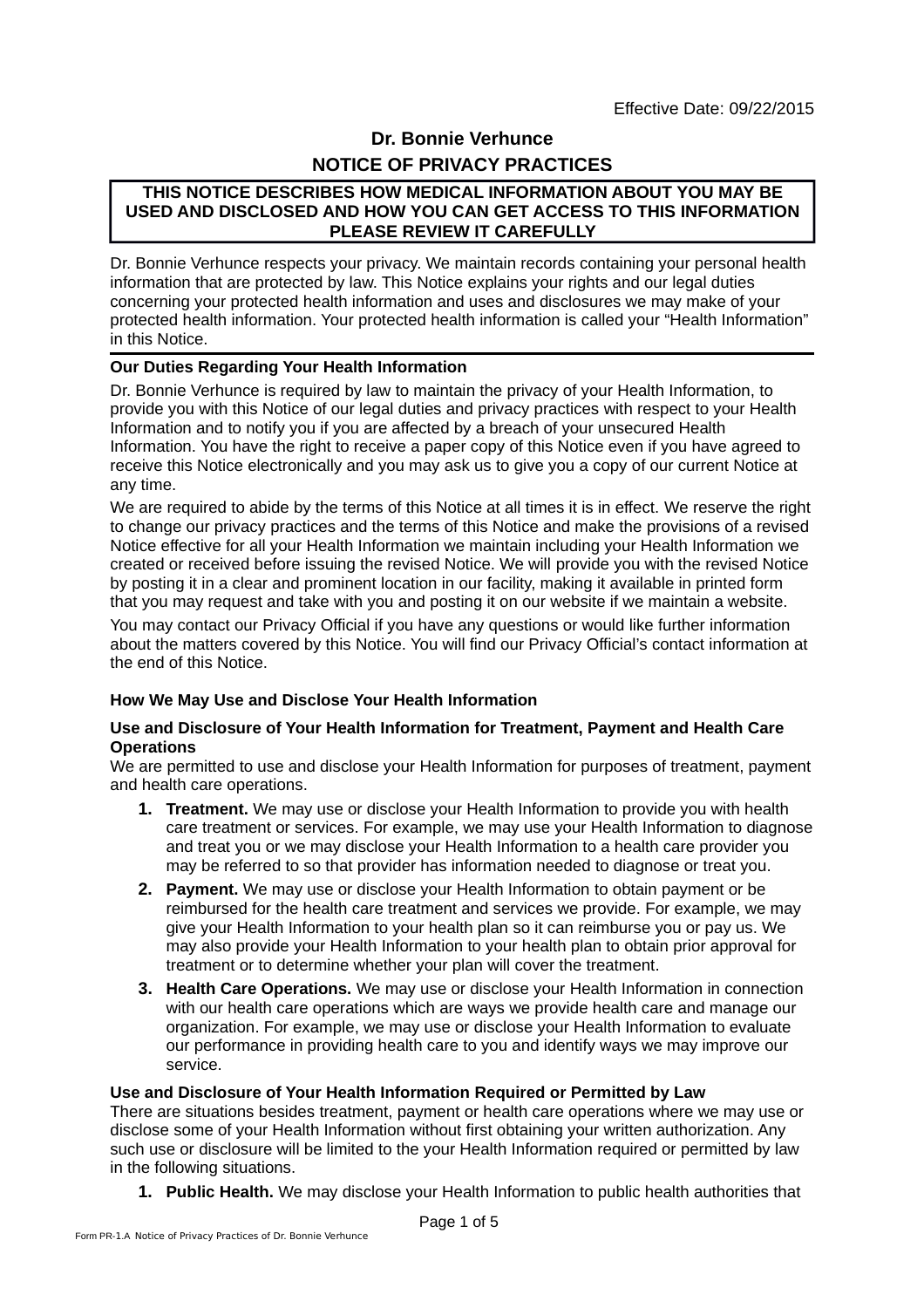are authorized by law to collect or receive information to report vital information and prevent or control disease or injury. For example, we may report information about communicable diseases, child abuse or neglect, problems related to food, medications or medical devices or products and vital events such as births or deaths. We may also disclose your Health Information to a person who may have been exposed to a disease or may be at risk for contracting or spreading a disease or condition or findings concerning a work-related illness or injury or workplace related health issue to an employer. If we reasonably believe you are a victim of abuse, neglect, or domestic violence we may disclose your Health Information limited to requirements of law to a government authority, including a social service or protective services agency, authorized by law to receive reports of such abuse, neglect, or domestic violence.

- **2. Health Oversight Activities.** We may disclose your Health Information to a health oversight agency that includes, among others, an agency of the federal or state government authorized by law to monitor the health care system. Authorized health oversight activities include audits; civil, administrative, or criminal investigations; inspections; licensure or disciplinary actions; civil, administrative or other activities necessary for appropriate oversight of the health care system.
- **3. Judicial and Administrative Proceedings.** We may disclose your Health Information in the course of judicial or administrative proceedings. For example, we make a disclosure in response to a court or administrative order or subpoena.
- **4. Law Enforcement Purposes.** We may disclose your Health Information to a law enforcement official as required by law, in response to a law enforcement official's lawful request to identify or locate a victim, suspect, fugitive, material witness or missing person or to report a crime that has occurred on our premises or that may have caused a need for emergency services.
- **5. Required by Law.** We may use or disclose your Health Information when required by state, federal or other law to correctional institutions, the Food and Drug Administration and authorized federal officials for the conduct of lawful national security activities and the provision of protective services to the President or other persons as required by federal law.
- **6. Coroners, Medical Examiners and Funeral Directors.** We may disclose your Health Information to coroners or medical examiners to identify a deceased person or to determine the cause of death and to funeral directors as necessary to carry out their duties.
- **7. Organ Donation.** We may disclose your Health Information to an organ procurement organization or other facility that participates in or makes a determination for the procurement, banking or transplantation of organs or tissues.
- **8. Research.** We may use or disclose your Health Information for research purposes under strict legal protection only if the use or disclosure has been reviewed and approved by a special Privacy Board or Institutional Review Board or if you authorize the use or disclosure.
- **9. Disaster Relief Incidents.** We may use or disclose your Health Information to a public or private entity authorized to assist in disaster relief efforts such as the American Red Cross. If you tell us you object, we will not make this use or disclosure unless we must do so to respond to an emergency situation.
- **10. Persons Involved in Your Care.** We may use or disclose your Health Information to persons involved in your health care or payment for health care including family members, your personal representative or another person identified by you unless you object to our use and disclosure of your Health Information to such persons.
- **11. Workers Compensation.** We may use or disclose your Health Information to comply with worker,s compensation laws.
- **12. Avert a Serious Threat to Health or Safety.** We may use or disclose your Health Information if we believe it is necessary to prevent or lessen a serious threat to the health or safety of a person or the public.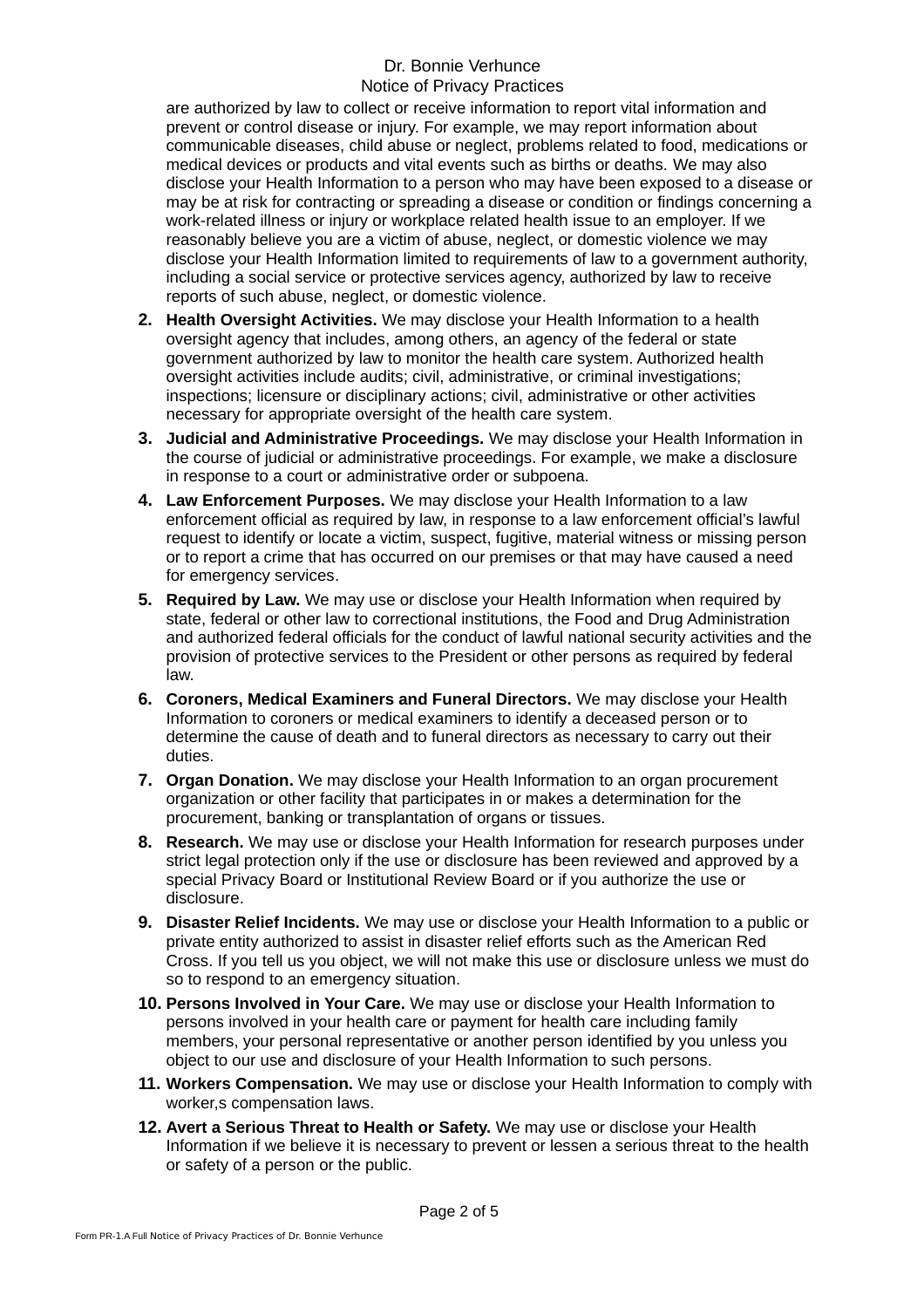- **13. School Immunization Records.** We may disclose your Health Information to provide proof of your immunization to a school if you are an adult or emancipated minor and you agree; or about a minor child if the child's parent or guardian agrees.
- **14. Military.** If you are a member of the armed forces, we may release medical information about you to military authorities as authorized or required by law. We may also release medical information about foreign military personnel to the appropriate foreign military authority.
- **15. Business Associates.** We may use entities that are called Business Associates to perform work or services for us such as legal, accounting or financial services where the Business Associate may be required to create, receive, maintain or transmit your Health Information but only if the Business Associate first agrees by written contract to safeguard your Health Information as we must and as is required by law.
- **16. Fundraising.** We may use limited Health Information such as your name, address and treatment dates to contact you for fundraising purposes to support our health care purposes and mission. You have the right to elect not to receive fundraising communications and if you receive a fundraising communication from us you will also receive simple instructions about how to stop receiving any more fundraising communications.

# **Use and Disclosure of Your Health Information Requiring Written Authorization**

Your written authorization is required for the following uses and disclosures of your Health Information:

- **1. Marketing.** We will not use or disclose your Health Information for marketing purposes without your written authorization. Marketing is defined as a communication about a product or service related to your health care for which we receive payment from a third party.
- **2. Sale of your Health Information.** We will not use or disclose your Health Information in a way that is considered a sale of your Health Information without your written authorization. A sale of your Health Information is defined as an exchange where we, directly or indirectly, receive payment for your Health Information from the recipient of your Health Information.
- **3. Psychotherapy Notes.** If we maintain psychotherapy notes about you we will not disclose psychotherapy notes without your written authorization except in limited instances that are permitted or required by law.

# **All Other Uses and Disclosures of Your Health Information Require Written Authorization**

Your written authorization is required for other uses and disclosures of your Health Information that are not described in this Notice.

# **You May Revoke an Authorization in Writing at Any Time**

You may revoke an authorization to use or disclose your Health Information at any time. Your revocation must be in writing and it will not affect uses or disclosures of your Health Information made in reliance on your authorization before its revocation. If the Authorization was obtained as a condition of obtaining insurance coverage, other law may provide the insurer with the right to contest a claim under the policy or the policy itself.

# **Your Health Information Rights and How You May Exercise Your Rights**

You have the rights with respect to your Health Information that are explained in this section of the Notice.

# 1. **Your Right to Our Notice of Privacy Practices**

You have the right to obtain a paper copy of our current Notice of Privacy Practices. You have the right to receive an electronic copy of this Notice from our web site if we maintain one or, if you agree in writing, by email. You have the right to obtain a paper copy of this Notice at any time even if you have agreed to receive it electronically. You may ask our Privacy Official to provide you with a copy of our current Notice at any time.

# 2. **Your Right to Request Restrictions of Use and Disclosure of Your Health Information**

# **A. Your General Right to Request Restrictions - We Are Not Required to Agree**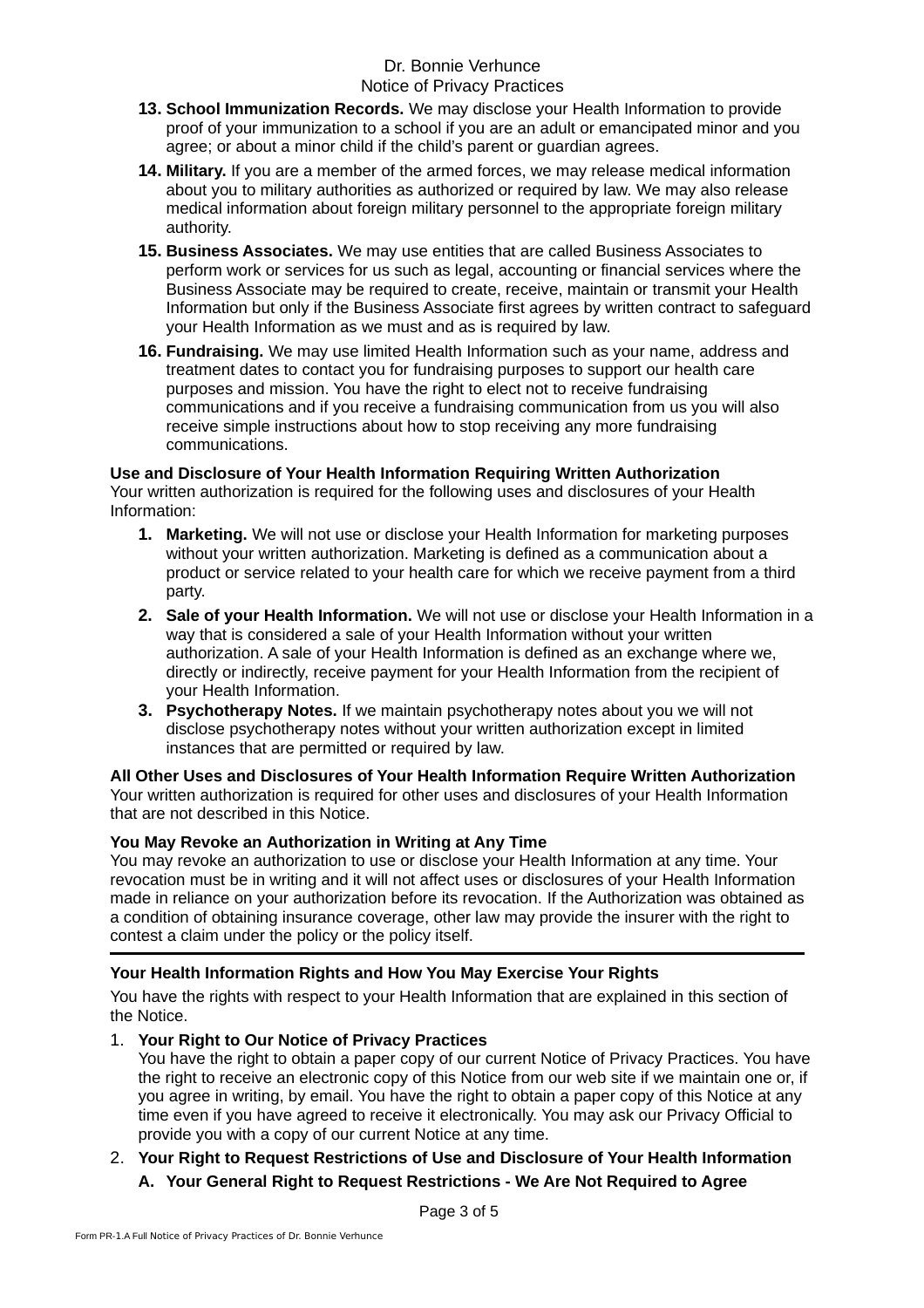You have the right to request a restriction of your Health Information we use or disclose about you for treatment, payment or health care operations or to someone who is involved in your care or the payment for your care, like a family member or friend. You must make this request in writing and we will provide you with a form to use. We are not required to agree to your request. If we do agree, we will comply with your request unless the information is needed to provide you emergency treatment and we will request that health care provider not to further use or disclose your Health Information. We may terminate our restriction if you ask us to terminate it. We may also terminate a restriction whether or not you ask us to end the restriction if we inform you we are terminating it. If we do terminate a restriction it will only affect your Health Information that was created or received after we inform you of the termination.

#### **B. Your Right to Request We Not Disclose Your Health Information to Your Health Plan (Health Insurance Provider) - We Must Agree Under Certain Conditions**

You have the right to request that we not disclose your Health Information to your health plan (your health insurance provider) if the disclosure:

- (1) is for the purpose of carrying out payment or health care operations,
- (2) is not otherwise required by law, and
- (3) pertains solely to a health care item or service for which you or someone other than the health plan on your behalf has paid for in full.

You must make this request in writing and we will provide you with a form to use. We must agree to your request if all three conditions listed above are present.

## 3. **Your Right to Request Confidential Communications**

You have the right to request that we communicate with you about your Health Information by alternative means or at an alternative location. For example, you can ask that we only contact you by telephone at work or by mail in a sealed envelope (not a post card). You must make this request in writing and we will provide you with a form to use. We will not ask you the reason for your request and we will accommodate all reasonable requests. If we are unable to communicate with you by the alternative means or at the alternative location you have requested we may attempt to communicate with you using any information we have.

## 4. **Your Right to Inspect and Copy your Health Information**

You have the right to inspect and copy your Health Information we maintain that may be used to make decisions about your care for as long as we maintain those records. You may also request an electronic copy of your Health information if we maintain it electronically. You must make this request in writing and we will provide you with a form to use. If you request a copy of the information, we may charge a fee for the costs of copying, mailing or other supplies associated with your request. We will provide the access to the your Health Information requested or, in some circumstances, we may deny part or all of the request. If we deny your request in whole or in part we will explain in writing why we denied the request and explain how you may request a review of our denial and how you may make a complaint to us and the Secretary of the U.S. Department of Health and Human Services concerning our denial.

## 5. **Your Right to Request Amendment of your Health Information**

If you believe your Health Information we maintain is incorrect or incomplete you have the right to request we amend that Health Information. You must make this request in writing and we will provide you with a form to use. We will inform you of our action on your request including what we will do if we accept your request for amendment in whole or in part. If we deny all or part of your request for amendment we will provide you with the reasons for the denial and inform you of your additional rights regarding our denial including your right to complain to us and the Secretary of the U.S. Department of Health and Human Services.

## 6. **Your Right to an Accounting of Disclosures of your Health Information**

You have the right to receive an accounting of any disclosures of your Health Information we have made to others other than disclosures relating to treatment, payment, health care operations and disclosures made to you or in accordance with your written authorization to make a disclosure. You must make this request in writing and we will provide you with a form to use. Your may request an accounting of disclosures for up to six (6) years prior to the date on which you make the request. We must provide you with the accounting in writing. The first accounting you request in any twelve (12) month period will be free of charge. We mav charge you a reasonable, cost-based fee for any other request for an accounting you make